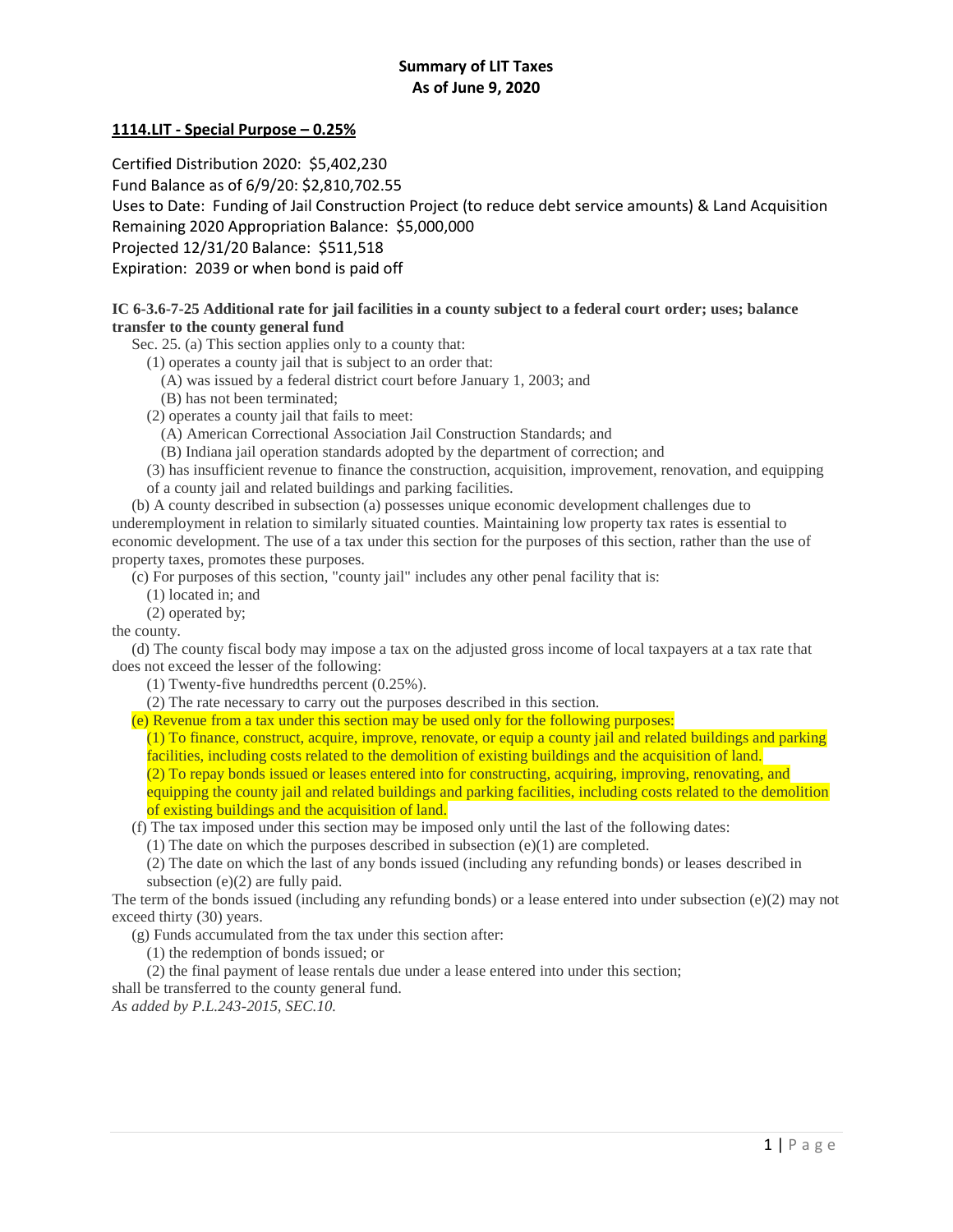# **1233.LIT – Correctional & Rehabilitation Facilities – 0.20%**

Certified Distribution 2020: \$4,321,784 Fund Balance as of 6/9/20: \$2,825,756.02 Uses to Date: Debt Service Reserve (Jail Project) Remaining 2020 Appropriation Balance: \$0 Projected 12/31/20 Balance: \$4,986,648 Expiration: 20 years (as originally adopted by Council however, legislation changed to expire at 22 years)

# **IC 6-3.6-6-2.7 Tax rate for correctional and rehabilitation facilities; adoption of ordinance by county fiscal body; distribution of revenue**

 Sec. 2.7. (a) A county fiscal body may adopt an ordinance to impose a tax rate for correctional facilities and rehabilitation facilities in the county. The tax rate must be in increments of one-hundredth of one percent (0.01%) and may not exceed two-tenths of one percent (0.2%). The tax rate may not be in effect for more than twenty-two (22) years. If an ordinance is adopted after June 30, 2019, to impose a tax rate under this section, not more than twenty percent (20%) of the revenue from the tax rate under this section may be used for operating expenses for correctional facilities and rehabilitation facilities in the county.

 (b) The revenue generated by a tax rate imposed under this section must be distributed directly to the county before the remainder of the expenditure rate revenue is distributed. The revenue shall be maintained in a separate dedicated county fund and used by the county only for paying for correctional facilities and rehabilitation facilities in the county.

*As added by P.L.184-2018, SEC.2. Amended by P.L.257-2019, SEC.70.*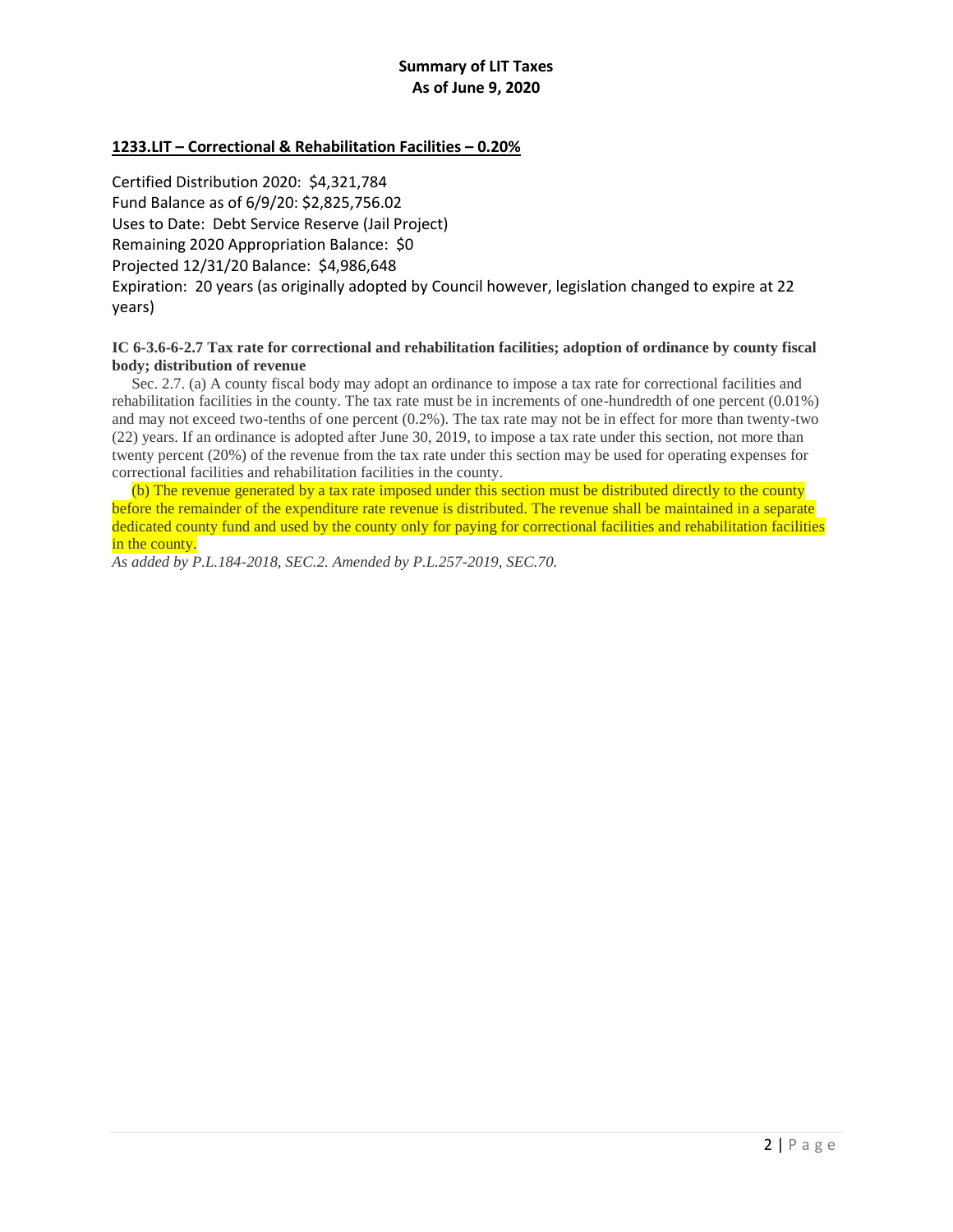# **1170.LIT – Public Safety (County Share) – 0.20%**

Certified Distribution 2020: \$1,935,420 Fund Balance as of 6/9/20: \$3,075,694.92 Uses to Date: None to Date Remaining 2020 Appropriation Balance: \$0 Projected 12/31/20 Balance: \$4,043,405 Expiration: None-Requires being rescinded by County Council

#### **IC 6-3.6-6-8 Allocation of certified distribution; allocation of revenue for public safety; dedication for PSAP; application for distribution by a fire department or emergency medical services provider**

 Sec. 8. (a) This section applies to the allocation of additional revenue from a tax under this chapter to public safety purposes. Funding dedicated for a PSAP under a former tax continues to apply under this chapter until it is rescinded or modified. If funding was not dedicated for a PSAP under a former tax, the adopting body may adopt a resolution providing that all or part of the additional revenue allocated to public safety is to be dedicated for a PSAP. The resolution first applies in the following year and then thereafter until it is rescinded or modified. Funding dedicated for a PSAP shall be allocated and distributed as provided in [IC 6-3.6-11-4.](http://iga.in.gov/legislative/laws/2019/ic/titles/006/#6-3.6-11-4)

 (b) Except as provided in subsection (c), the amount of the certified distribution that is allocated to public safety purposes, and after making allocations under [IC 6-3.6-11,](http://iga.in.gov/legislative/laws/2019/ic/titles/006/#6-3.6-11) shall be allocated to the county and to each municipality in the county that is carrying out or providing at least one (1) public safety purpose. For purposes of this subsection, in the case of a consolidated city, the total property taxes imposed by the consolidated city include the property taxes imposed by the consolidated city and all special taxing districts (except for a public library district, a public transportation corporation, and a health and hospital corporation), and all special service districts. The amount allocated under this subsection to a county or municipality is equal to the result of:

(1) the amount of the remaining certified distribution that is allocated to public safety purposes; multiplied by (2) a fraction equal to:

(A) in the case of a county that initially imposed a rate for public safety under [IC 6-3.5-6](http://iga.in.gov/legislative/laws/2019/ic/titles/006/#6-3.5-6) (repealed), the result of the total property taxes imposed in the county by the county or municipality for the calendar year preceding the distribution year, divided by the sum of the total property taxes imposed in the county by the county and each municipality in the county that is entitled to a distribution under this section for that calendar year; or

(B) in the case of a county that initially imposed a rate for public safety under [IC 6-3.5-1.1](http://iga.in.gov/legislative/laws/2019/ic/titles/006/#6-3.5-1.1) (repealed) or a county that did not impose a rate for public safety under either [IC 6-3.5-1.1](http://iga.in.gov/legislative/laws/2019/ic/titles/006/#6-3.5-1.1) (repealed) or [IC 6-3.5-](http://iga.in.gov/legislative/laws/2019/ic/titles/006/#6-3.5-6) [6](http://iga.in.gov/legislative/laws/2019/ic/titles/006/#6-3.5-6) (repealed), the result of the attributed allocation amount of the county or municipality for the calendar year preceding the distribution year, divided by the sum of the attributed allocation amounts of the county and each municipality in the county that is entitled to a distribution under this section for that calendar year.

(c) A fire department, volunteer fire department, or emergency medical services provider that:

(1) provides fire protection or emergency medical services within the county; and

(2) is operated by or serves a political subdivision that is not otherwise entitled to receive a distribution of tax revenue under this section;

may, before July 1 of a year, apply to the adopting body for a distribution of tax revenue under this section during the following calendar year. The adopting body shall review an application submitted under this subsection and may, before September 1 of a year, adopt a resolution requiring that one (1) or more of the applicants shall receive a specified amount of the tax revenue to be distributed under this section during the following calendar year. The adopting body shall provide a copy of the resolution to the county auditor and the department of local government finance not more than fifteen (15) days after the resolution is adopted. A resolution adopted under this subsection and provided in a timely manner to the county auditor and the department applies only to distributions in the following calendar year. Any amount of tax revenue distributed under this subsection to a fire department, volunteer fire department, or emergency medical services provider shall be distributed before the remainder of the tax revenue is allocated under subsection (b).

*As added by P.L.243-2015, SEC.10. Amended by P.L.197-2016, SEC.52; P.L.247-2017, SEC.16.*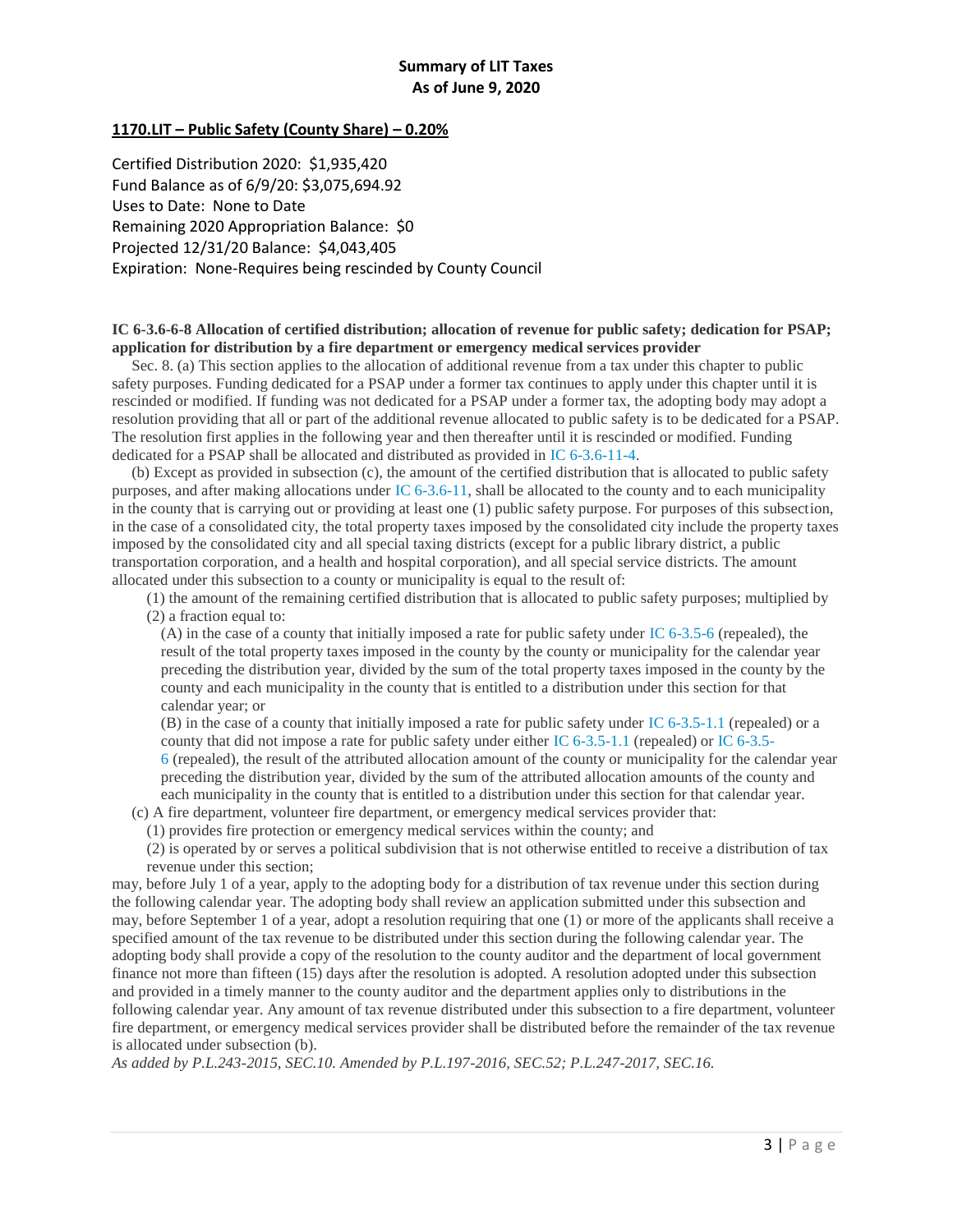# **Summary of LIT Taxes As of June 9, 2020**

#### **IC 6-3.6-2-14 "Public safety"**

Sec. 14. "Public safety" refers to the following:

- (1) A police and law enforcement system to preserve public peace and order.
- (2) A firefighting and fire prevention system.
- (3) Emergency ambulance services (as defined in [IC 16-18-2-107\)](http://iga.in.gov/legislative/laws/2019/ic/titles/006/#16-18-2-107).
- (4) Emergency medical services (as defined in [IC 16-18-2-110\)](http://iga.in.gov/legislative/laws/2019/ic/titles/006/#16-18-2-110).
- (5) Emergency action (as defined in [IC 13-11-2-65\)](http://iga.in.gov/legislative/laws/2019/ic/titles/006/#13-11-2-65).
- (6) A probation department of a court.

(7) Confinement, supervision, services under a community corrections program (as defined in [IC 35-38-2.6-2\)](http://iga.in.gov/legislative/laws/2019/ic/titles/006/#35-38-2.6-2),

or other correctional services for a person who has been:

(A) diverted before a final hearing or trial under an agreement that is between the county prosecuting attorney and the person or the person's custodian, guardian, or parent and that provides for confinement, supervision, community corrections services, or other correctional services instead of a final action described in clause  $(B)$  or  $(C)$ ;

(B) convicted of a crime; or

(C) adjudicated as a delinquent child or a child in need of services.

(8) A juvenile detention facility under [IC 31-31-8.](http://iga.in.gov/legislative/laws/2019/ic/titles/006/#31-31-8)

(9) A juvenile detention center under [IC 31-31-9.](http://iga.in.gov/legislative/laws/2019/ic/titles/006/#31-31-9)

(10) A county jail.

 $(11)$  A communications system (as defined in [IC 36-8-15-3\)](http://iga.in.gov/legislative/laws/2019/ic/titles/006/#36-8-15-3), an enhanced emergency telephone system (as defined in [IC 36-8-16-2,](http://iga.in.gov/legislative/laws/2019/ic/titles/006/#36-8-16-2) before its repeal on July 1, 2012), a PSAP (as defined in [IC 36-8-16.7-20\)](http://iga.in.gov/legislative/laws/2019/ic/titles/006/#36-8-16.7-20) that is part of the statewide 911 system (as defined in [IC 36-8-16.7-22\)](http://iga.in.gov/legislative/laws/2019/ic/titles/006/#36-8-16.7-22) and located within the county, or the statewide 911 system (as defined in [IC 36-8-16.7-22\)](http://iga.in.gov/legislative/laws/2019/ic/titles/006/#36-8-16.7-22).

(12) Medical and health expenses for jailed inmates and other confined persons.

(13) Pension payments for any of the following:

(A) A member of a fire department (as defined in [IC 36-8-1-8\)](http://iga.in.gov/legislative/laws/2019/ic/titles/006/#36-8-1-8) or any other employee of the fire department. (B) A member of a police department (as defined in [IC 36-8-1-9\)](http://iga.in.gov/legislative/laws/2019/ic/titles/006/#36-8-1-9), a police chief hired under a waiver

under [IC 36-8-4-6.5,](http://iga.in.gov/legislative/laws/2019/ic/titles/006/#36-8-4-6.5) or any other employee hired by the police department.

(C) A county sheriff or any other member of the office of the county sheriff.

(D) Other personnel employed to provide a service described in this section.

(14) Law enforcement training.

*As added by P.L.243-2015, SEC.10. Amended by P.L.197-2016, SEC.44; P.L.247-2017, SEC.7.*